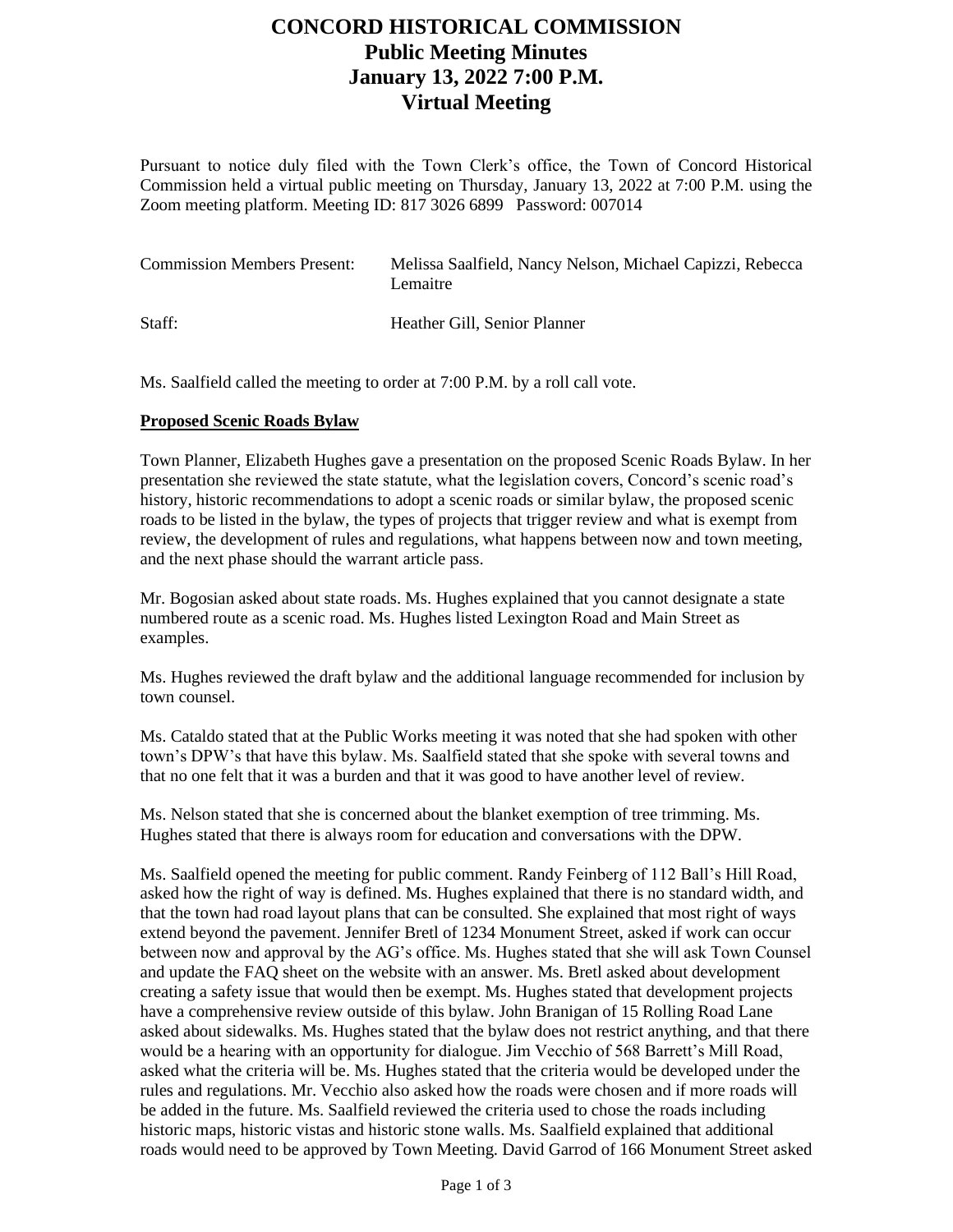# **CONCORD HISTORICAL COMMISSION Public Meeting Minutes January 13, 2022 7:00 P.M. Virtual Meeting**

why the bylaw hadn't been considered before, what the bylaw adds that isn't already happening, and stated that the \$100 fine won't matter. Ms. Hughes stated that the Planning Board needs the enabling legislation in order to have jurisdiction/authority to direct someone to do something differently in an effort to protect stone walls or trees. Ms. Hughes explained that the state legislation dictates the amount of the fine, but that each day can be considered a new offense. Ed Tiedemann of 656 Barrett's Mill Road asked about maintenance and repairs to stone walls and the ability to plant trees. Ms. Hughes spoke about he public shade tree program and explained that maintenance would be okay. Mr. Tiedemann asked if there would be any signage. Ms. Saalfield stated that there would not be.

### **Demolition Review – 38 Davis Court**

Matt Sepe explained why he believes this property is not worthy of preserving. Mr. Sepe explained that there are significant structural issues and that the house is in rough shape due to the lack of maintenance. The Commission noted that this house serves as an interesting piece of Concord's history and asked to hear more details on the structural issues. Mr. Sepe asked if the rear addition to the house and the detached garage could be demolished.

Ms. Saalfield opened the meeting for public comment. Robert Simon of 13 Davis Court spoke in favor of saving the house. Steven Judge of 76 Bedford Street stated that he has done work on the house and spoke in favor of preserving it. Bill Kemeza of 28 Davis Court stated that this is the oldest house on the street. David Garrod of 166 Monument Street, stated that he thinks the review of the proposed new house should be considered. Ms. Saalfield explained that the Commission only has jurisdiction over the existing house and not what will be built. Maureen Kemeza of 28 Davis Court provided a brief history of the ownership of the house.

The Commission had a brief conversation about the rear addition and the garage and decided they would not be in favor of allowing the demolition of those items at this time.

Ms. Nelson moved to find the house preferably preserved and to delay the demolition for one year. Mr. Capizzi seconded the motion and all others voted in favor. The motion passed (5-0) by a roll call vote. The demolition of the structure is delayed until January 13, 2023.

### **Demolition Review -1053 Main Street**

Matt Sepe explained the reasons for demolition and explained that the house needs significant work, including foundation work. Ms. Saalfield spoke about the history of the property. Mr. Capizzi believed the house should be preserved.

Ms. Saalfield opened the meeting for public comment. Benjamin Demille of 1045 Main Street stated that he is concerned about the asbestos shingles and asked about the applicant's liability insurance. Mr. Demille stated that he doesn't think the neighborhood is historic. Anne Piessens of 1063 Main Street stated that there is enormous historic significance of this house and the neighborhood. Ms. Peissens spoke in favor of preserving the house and also asked about the impact on the paper road. Ms. Saalfield stated that the paper road is not within the jurisdiction of the Historical Commission. Maks Y spoke in favor of preserving the house. Sharlene Dorothy of 1065 Main Street spoke in favor of preserving the house.

Michael moved to find the house preferably preserved and to delay the demolition of the house for one year. Mr. Bogosian seconded the motion and all others voted in favor. The motion passed (5-0) by a roll call vote. The demolition of the structure is delayed until January 13, 2023.